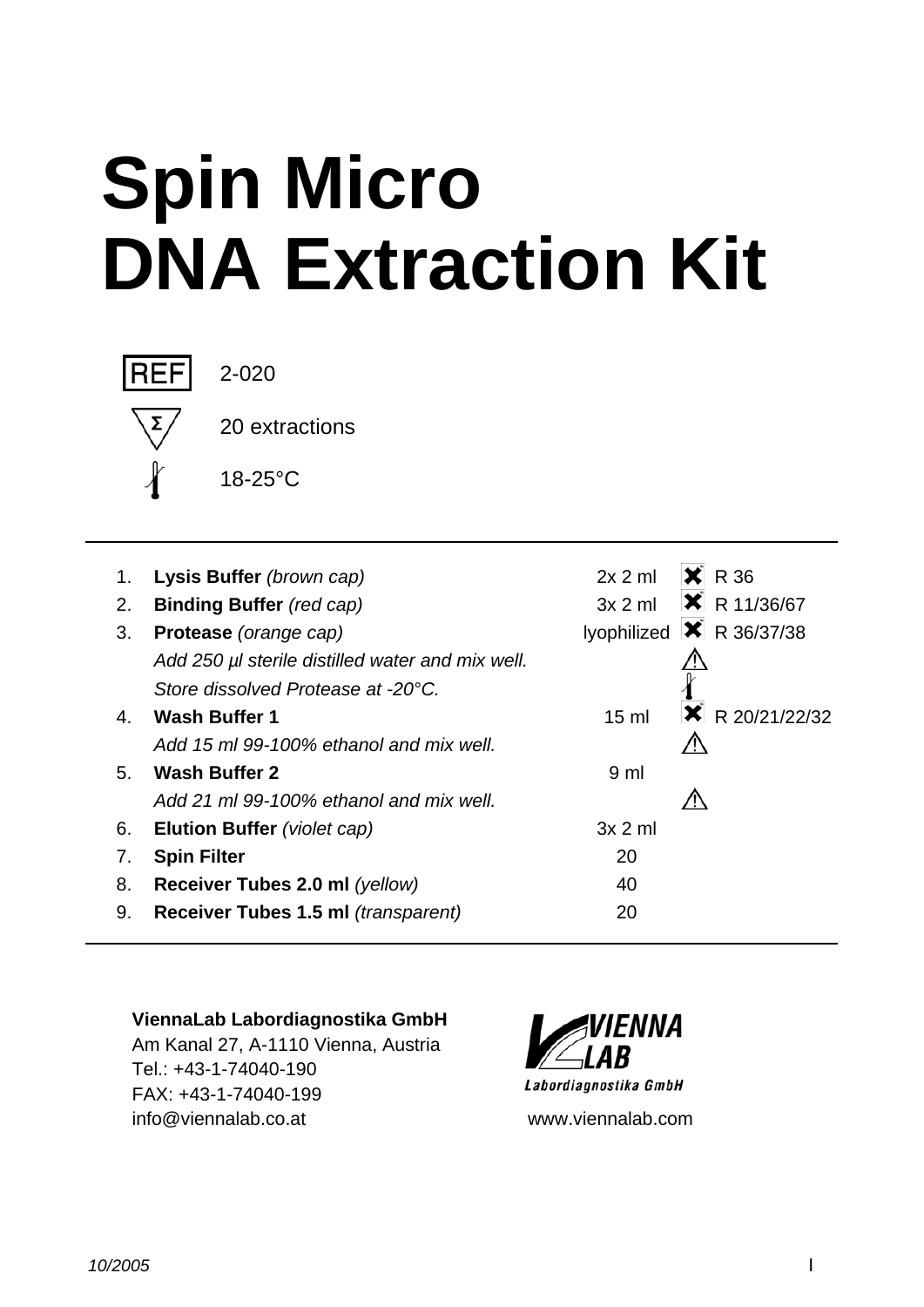#### **SCHEME**



Transfer the sample into a 1.5 ml reaction tube.

Add **100 µl Lysis Buffer** (blood samples and cell suspensions: use 50 µl Lysis Buffer only) and **10 µl Protease**. Close tube and vortex for 10 sec.

Incubate for **5-30 min.** (according to starting material) at **56°C** under continuous shaking.

Add **100 µl Binding Buffer** (dried blood spots: use 200 µl Binding Buffer). Mix thoroughly with a pipette.

Place a fresh **Spin Filter** into a **Receiver Tube 2.0 ml.**

Transfer the lysate onto the **Spin Filter.**

Centrifuge for **1 min.** at **12,000-14,000 rpm**.

Add **300 µl Wash Buffer 1**.

Centrifuge for **30 sec.** at **12,000-14,000 rpm**.

Place the **Spin Filter** into a new **Receiver Tube 2.0 ml**.

Add **750 µl Wash Buffer 2**.

Centrifuge for **30 sec.** at **12,000-14,000 rpm**. Discard filtrate.

Place the **Spin Filter** again into the tube and centrifuge for **2 min.** at **12,000-14,000 rpm**.

Place the **Spin Filter** into a **Receiver Tube 1.5 ml**.

Add **200 µl prewarmed (56°C) Elution Buffer** (dried blood spots: use 50-100 µl Elution Buffer only).

Incubate for **1 min.** at **room temperature**.

Centrifuge for **1 min.** at **8,000 rpm**.

Discard **Spin Filter**.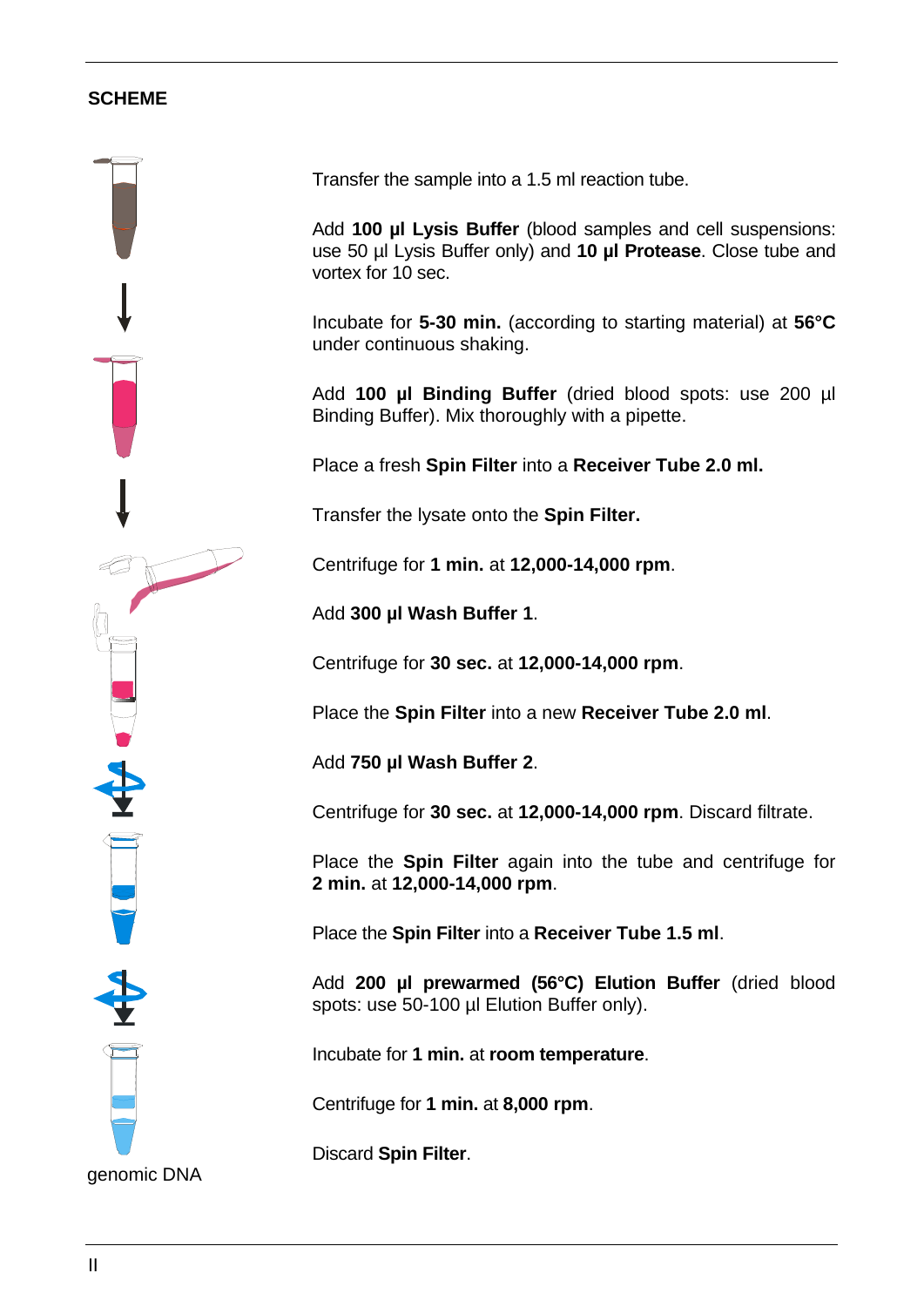# Instructions for use

# **I. INTENDED USE**

Kit for isolation and purification of genomic DNA from human whole blood samples, dried blood spots (filter paper punches), small tissue samples, body fluids and eukaryotic cells.

# **II. METHODOLOGY**

The procedure includes four steps: (1) lysis of cells, (2) DNA binding to the membrane of a Spin Filter, (3) washing of the membrane and elimination of ethanol, (4) elution of DNA.

| <b>Starting Material</b>                                                                                                                                                    | Yield                                                                          | Time         | <b>Purity</b>                                              |
|-----------------------------------------------------------------------------------------------------------------------------------------------------------------------------|--------------------------------------------------------------------------------|--------------|------------------------------------------------------------|
| • 50 µl whole blood<br>• dried blood spots $(2-4$ mm ø)<br>• $10^2$ - $10^5$ eukaryotic cells<br>• body fluids $(10^2 - 10^5 \text{ cells})$<br>$\bullet$ 0.5 - 5 mg tissue | up to $2 \mu g$ DNA<br>depending on type<br>and amount of<br>starting material | 20 - 50 min. | typical<br>$A_{260}$ : A $_{280}$<br>ratio:<br>$1.7 - 2.0$ |
|                                                                                                                                                                             |                                                                                |              |                                                            |

# **III. KIT COMPONENTS**

See list of all kit components on page I.

- **X** Lysis Buffer contains ammonium chloride (R 36).
- **X** Binding Buffer contains 2-propanol (R 11/36/67).
- **\*** Protease (R 36/37/38).
- **X** Wash Buffer 1 contains guanidine thiocyanate (R 20/21/22/32).

*Store all reagents at room temperature (18-25°C). Store Protease dissolved in sterile distilled water at -20°C !* 

# **IV. MATERIALS REQUIRED BUT NOT SUPPLIED**

In addition to standard molecular biology laboratory equipment, the following is needed:

- Adjustable microcentrifuge capable of 8,000-14,000 rpm  $(6,000-16,000 \times g)$
- Thermomixer capable of 56 $\degree$ C ( $\pm$  2 $\degree$ C)
- Vortex mixer
- 99-100% ethanol
- Sterile distilled water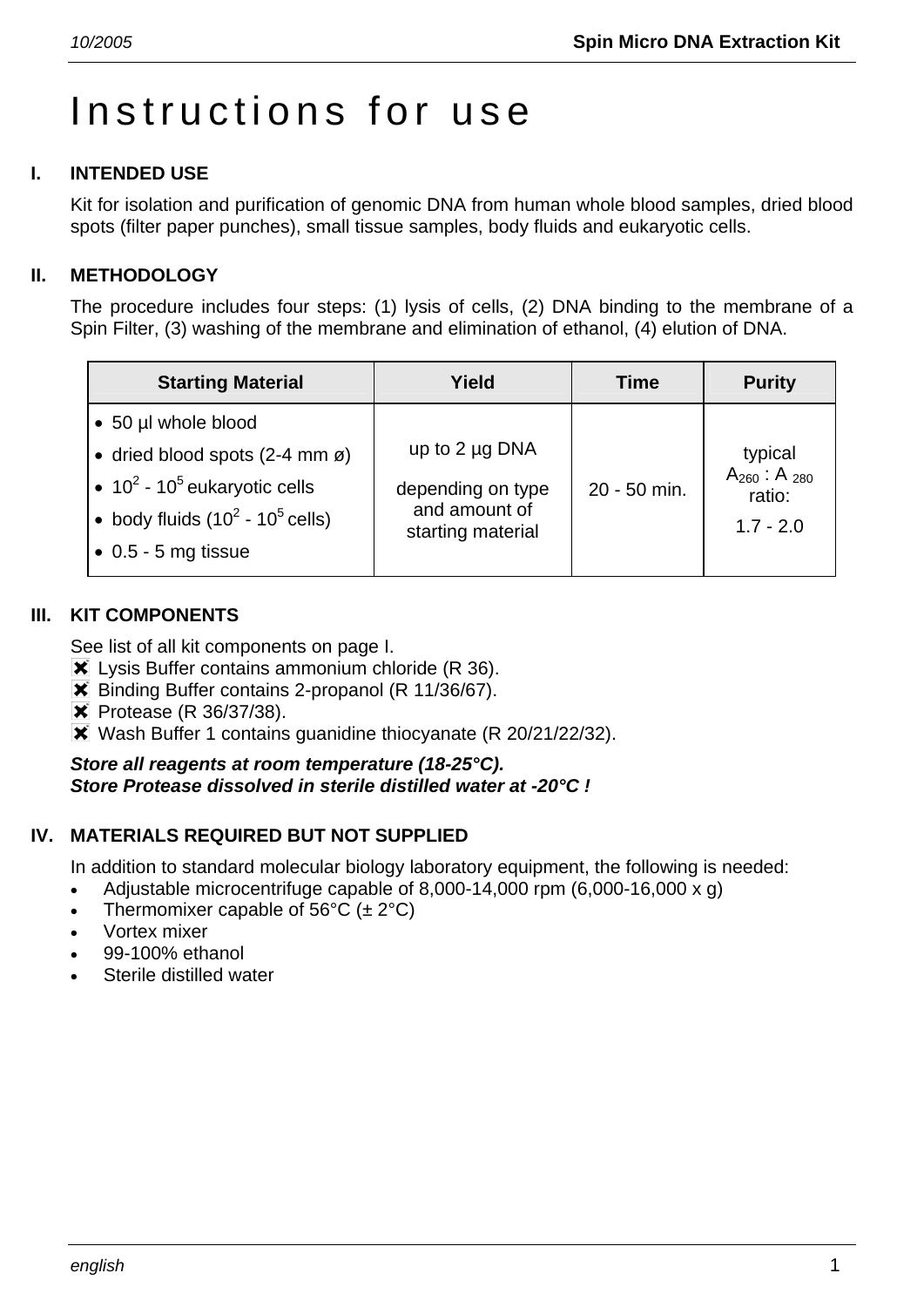# **V. ASSAY PROCEDURE**

#### **1. DNA Isolation from Whole Blood**

*Use fresh or frozen blood with EDTA or citrate anticoagulant; avoid blood containing heparin. Do not store blood for more than 3 days at ambient temperature or more than 1 week at 2-8°C before use. Blood which has been kept frozen for more than one year, or gone through more than three freeze-thaw cycles is unsuitable to be used in this procedure.* 

*If cryoprecipitates (formed during thawing of frozen samples) are visible, avoid aspirating them as they could clog the Spin Filter membrane.* 

#### *Prewarm Elution Buffer to 56°C in the thermomixer.*

*Before first use of the kit, add sterile distilled water to Protease and 99-100% ethanol to Wash Buffer 1 and Wash Buffer 2.* 

- Transfer **50 µl blood sample** into a 1.5 ml reaction tube.
- Add **50 µl Lysis Buffer** and **10 µl Protease**. Close tube and vortex for 5 sec.
- Incubate for **5 min.** at **56°C** in the thermomixer under continuous shaking.
- Add **100 µl Binding Buffer** and mix thoroughly with a pipette.
- Place a fresh **Spin Filter** into a **Receiver Tube 2.0 ml.**
- Transfer the lysate into the **Spin Filter**. Close the Spin Filter with the tube cap.
- Centrifuge for **1 min.** at **12,000-14,000 rpm** (12,000-16,000 x g) in a microcentrifuge.
- Open the cap and add **300 µl Wash Buffer 1**. Close the Spin Filter.
- Centrifuge for **30 sec.** at **12,000-14,000 rpm** in a microcentrifuge.
- Transfer the Spin Filter into a new **Receiver Tube 2.0 ml**.
- Add **750 µl Wash Buffer 2**. Close the Spin Filter.
- Centrifuge for **30 sec.** at **12,000-14,000 rpm** in a microcentrifuge.
- Discard the filtrate and place the Spin Filter again into the same Receiver Tube 2.0 ml.
- Centrifuge for **2 min.** at **12,000-14,000 rpm** in a microcentrifuge.  *Pay attention to completely remove ethanol-containing Wash Buffers!*
- Transfer the Spin Filter into a new **Receiver Tube 1.5 ml**.
- Add **200 µl** of **prewarmed (56°C) Elution Buffer**.
- Incubate for **1 min.** at **room temperature**.
- Centrifuge for **1 min.** at **8,000 rpm** (6,000 x g) in a microcentrifuge.
- Discard the Spin Filter.

*The resulting filtrate contains genomic DNA suitable for various downstream applications (e.g. PCR, restriction enzyme digestion, cloning, sequencing, Southern blotting). DNA should be kept refrigerated (2-8°C; up to one week) or frozen at -20°C.* 

## **2. DNA Isolation from Dried Blood Spots**

*Use blood spotted and dried on filter paper (e.g. 903® specimen collection paper), Guthrie test cards or similar blood collection cards.* 

*Store blood spots on filter paper or collection cards dry at 2-8°C.* 

*Cut disk(s) of 2-4 mm diameter from the blood spot using a suitable micropunch.* 

#### *Prewarm Elution Buffer to 56°C in the thermomixer.*

*Before first use of the kit, add sterile distilled water to Protease and 99-100% ethanol to Wash Buffer 1 and Wash Buffer 2.* 

- Transfer a **blood card disk** into a 1.5 ml reaction tube.  *Using up to 3 disks from the same blood spot can increase DNA yields.*
- Add **120 µl sterile distilled water**. Close tube and vortex for 10 sec.
- Incubate for **10 min.** at **room temperature**.
- Add **100 µl Lysis Buffer** and **10 µl Protease**. Close tube and vortex for 10 sec.
- Incubate for **10 min.** at **56°C** in the thermomixer under continuous shaking.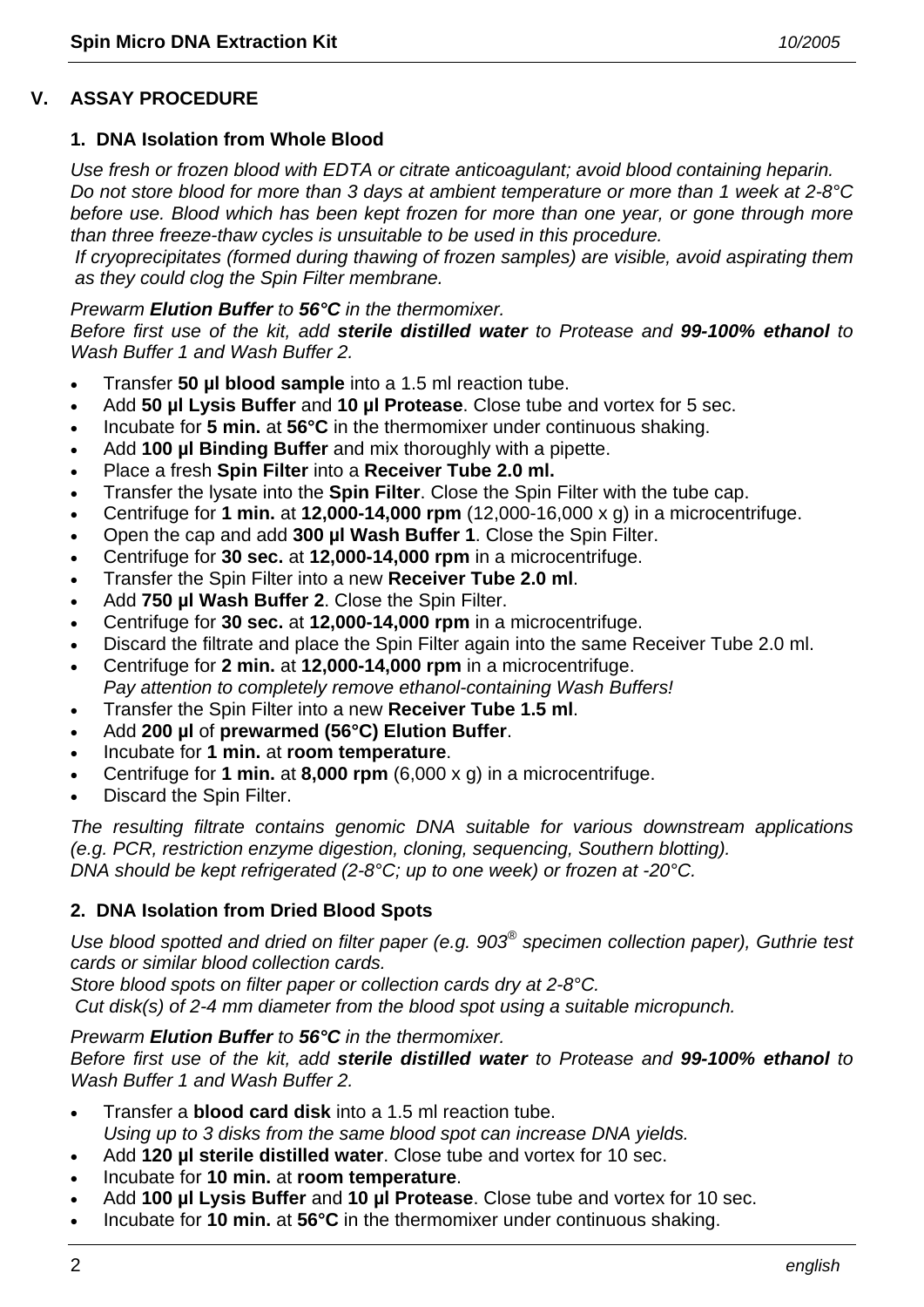- Add **200 µl Binding Buffer** and mix thoroughly with a pipette.
- Transfer the lysate into a fresh **Spin Filter** on top of a **Receiver Tube 2.0 ml**, and proceed with the protocol as described for whole blood *(chapter V/1)*.

 *To increase DNA concentration, use smaller volumes of Elution Buffer (50-100 µl) !* 

# **3. DNA Isolation from Eukaryotic Cell Pellets (10<sup>2</sup> - 10<sup>5</sup> Cells)**

*Use fresh cells or cells that have been stored frozen at or below -20°C.* 

*Prewarm Elution Buffer to 56°C in the thermomixer.* 

*Before first use of the kit, add sterile distilled water to Protease and 99-100% ethanol to Wash Buffer 1 and Wash Buffer 2.* 

- Pellet **cells** by centrifugation in a 1.5 ml reaction tube. Remove the supernatant.
- Add **100 µl Lysis Buffer** and **10 µl Protease**. Close tube and vortex for 10 sec.
- Incubate for **10 min.** at **56°C** in the thermomixer under continuous shaking.
- Add **100 µl Binding Buffer** and mix thoroughly with a pipette.
- Transfer the lysate into a fresh **Spin Filter** on top of a **Receiver Tube 2.0 ml**, and proceed with the protocol as described for whole blood *(chapter V/1)*.

# **4. DNA Isolation from Cell Suspensions and Body Fluids (10<sup>2</sup> - 10<sup>5</sup> Cells in 50 µl)**

*Use fresh cell suspension or body fluid (e.g. amniotic fluid, synovial fluid), or material that has been stored frozen at or below -20°C.* 

# *Prewarm Elution Buffer to 56°C in the thermomixer.*

*Before first use of the kit, add sterile distilled water to Protease and 99-100% ethanol to Wash Buffer 1 and Wash Buffer 2.* 

- Transfer **50 µl cell suspension** or **body fluid** into a 1.5 ml reaction tube.
- Add **50 µl Lysis Buffer** and **10 µl Protease**. Close tube and vortex for 5 sec.
- Incubate for **5 min.** at **56°C** in the thermomixer under continuous shaking.
- Add **100 µl Binding Buffer** and mix thoroughly with a pipette.
- Transfer the lysate into a fresh **Spin Filter** on top of a **Receiver Tube 2.0 ml**, and proceed with the protocol as described for whole blood *(chapter V/1)*.

# **5. DNA Isolation from Small Tissue Samples (0.5 - 5 mg)**

*Use fresh or frozen tissue samples (e.g. biopsy, frozen section) of max. 5 mg.* 

*Prewarm Elution Buffer to 56°C in the thermomixer.* 

*Before first use of the kit, add sterile distilled water to Protease and 99-100% ethanol to Wash Buffer 1 and Wash Buffer 2.* 

- Transfer **tissue sample** into a 1.5 ml reaction tube.  *Mechanical grinding (e.g. with a pipette tip) will support lysis.*
- Add **100 µl Lysis Buffer** and **10 µl Protease**. Close tube and vortex for 10 sec.
- Incubate for **30 min.** at **56°C** in the thermomixer under continuous shaking.  *If necessary, lysis time may be further increased.*
- Centrifuge for **2 min.** at **maximum speed** in a microcentrifuge.
- Transfer the **supernatant** into a fresh 1.5 ml reaction tube.
- Add **100 µl Binding Buffer** and mix thoroughly with a pipette.
- Transfer the lysate into a fresh **Spin Filter** on top of a **Receiver Tube 2.0 ml**, and proceed with the protocol as described for whole blood *(chapter V/1)*.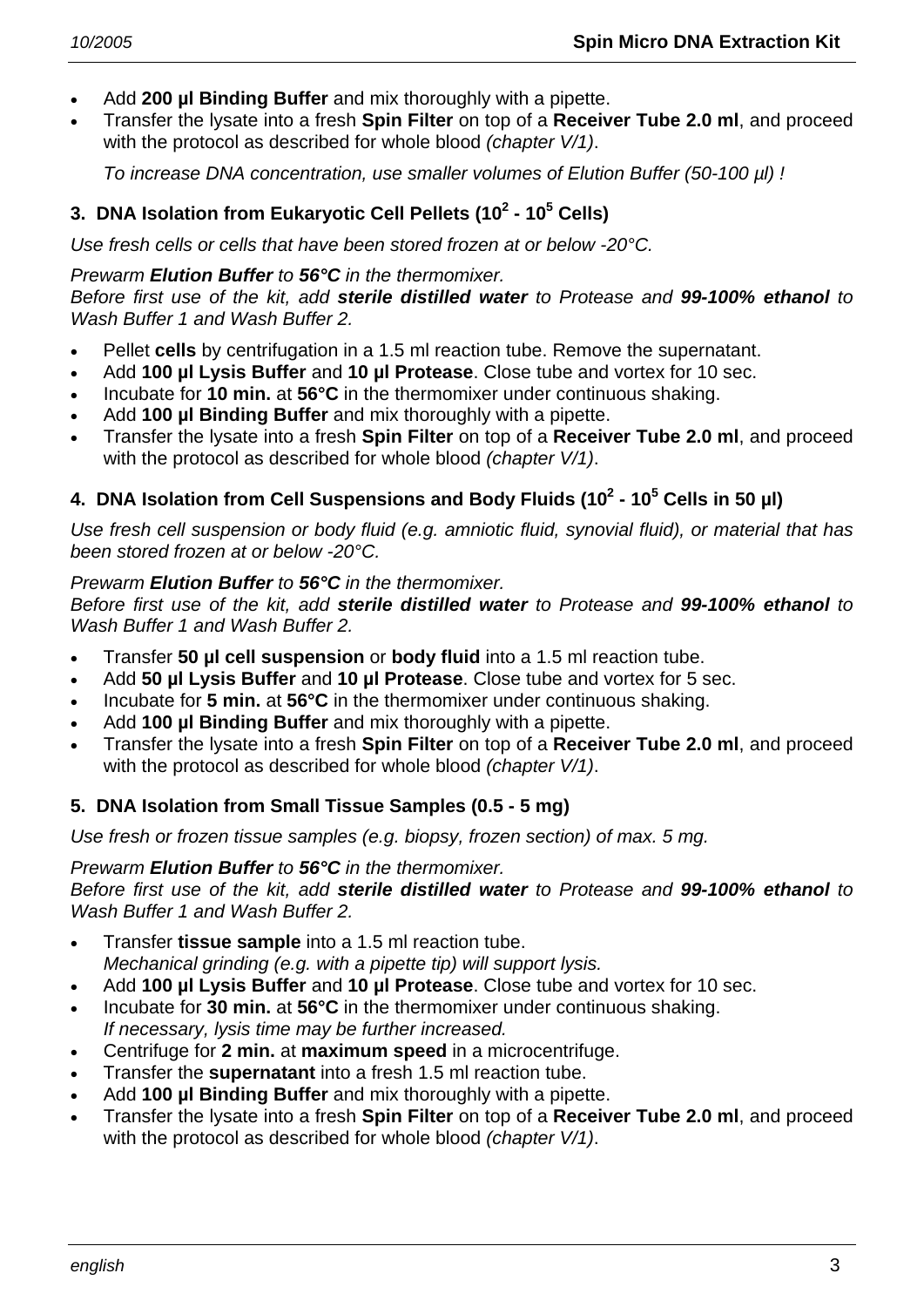# **VI. QUALITY CONSIDERATIONS**

- A thorough understanding of the procedure outlined here, and precise laboratory equipment and techniques are required to obtain reliable results.
- Do not use Spin Micro DNA Extraction Kit components beyond the expiration date printed on the outside of the kit box. Do not mix reagents from different lots.
- Avoid microbial contamination and cross-contamination of reagents or samples by using sterile disposable pipette tips throughout. Do not interchange bottle caps.

#### **VII. SAFETY**

- Do not drink, eat, smoke, or apply cosmetics in designated work areas. Wear laboratory coats and disposable gloves when handling specimens and kit reagents. Wash hands thoroughly afterwards.
- Handle specimens as if capable of transmitting infectious agents. Thoroughly clean and disinfect all materials and surfaces that have been in contact with specimens. Discard all waste associated with clinical specimens in a biohazard waste container.
- Avoid contact of Lysis Buffer, Binding Buffer, Protease and Wash Buffer 1 with skin, eyes, or mucous membranes. If contact does occur, immediately wash with large amounts of water. If spilled, dilute with water before wiping dry.
- Adhere to all local and federal safety and environmental regulations which may apply.

#### **VIII. TROUBLESHOOTING**

Advise on throubleshooting may be obtained from the summary on page III, as well as by contacting ViennaLab through the local distributor or directly at the address provided on page I.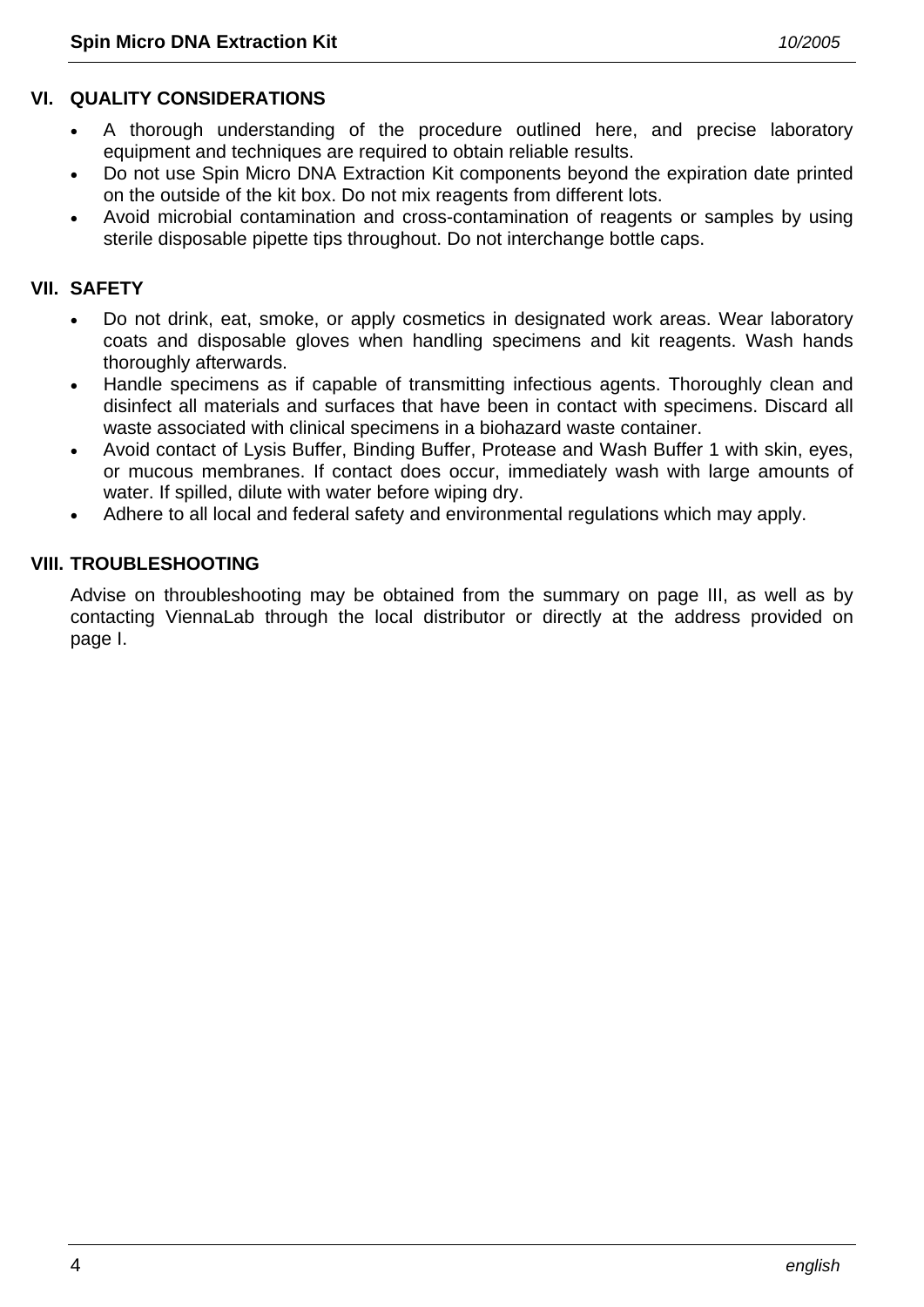| <b>Problem</b>                                          | <b>Possible Cause</b>                                                 | <b>Comments/Suggestions</b>                                                                                                                                                                                                                                                                     |
|---------------------------------------------------------|-----------------------------------------------------------------------|-------------------------------------------------------------------------------------------------------------------------------------------------------------------------------------------------------------------------------------------------------------------------------------------------|
| Low amount of DNA                                       | • Insufficient lysis                                                  | • Continuous shaking is crucial for<br>improving lysis efficiency<br>• Increase lysis time<br>• Reduce amount of starting<br>material                                                                                                                                                           |
|                                                         | • Inefficient binding<br>of DNA to Spin<br>Filter membrane            | • Sample must be thoroughly mixed<br>with Binding Buffer (pipetting or<br>vortexing) prior to transfer into the<br><b>Spin Filter</b><br>• Check correct amount of Binding<br><b>Buffer</b>                                                                                                     |
|                                                         | Incomplete elution                                                    | • Check addition of correct amounts<br>of ethanol to both Wash Buffers<br>• Increase centrifugation time for<br>complete removal of ethanol<br>• Increase incubation time with<br>prewarmed Elution Buffer to 2-5<br>min.<br>• Prewarm Elution Buffer to 80°C<br>Increase Elution Buffer volume |
|                                                         | Low concentration<br>of extracted DNA                                 | • Elute DNA with lower volume of<br><b>Elution Buffer</b>                                                                                                                                                                                                                                       |
| Degraded or<br>sheared DNA                              | • Old or incorrectly<br>stored starting<br>material                   | • Ensure the samples are collected<br>and stored as described<br>• Avoid repeated freezing-thawing<br>of the material<br>• Old material may contain<br>degraded DNA                                                                                                                             |
| Problems in<br>subsequent<br>applications<br>(e.g. PCR) | Ethanol carryover<br>in the eluate<br>Salt carryover in<br>the eluate | Increase centrifugation time for<br>$\bullet$<br>complete removal of ethanol<br>• If salt precipitates have formed in<br>Wash Buffers during storage,                                                                                                                                           |
|                                                         |                                                                       | dissolve them by moderate<br>warming                                                                                                                                                                                                                                                            |